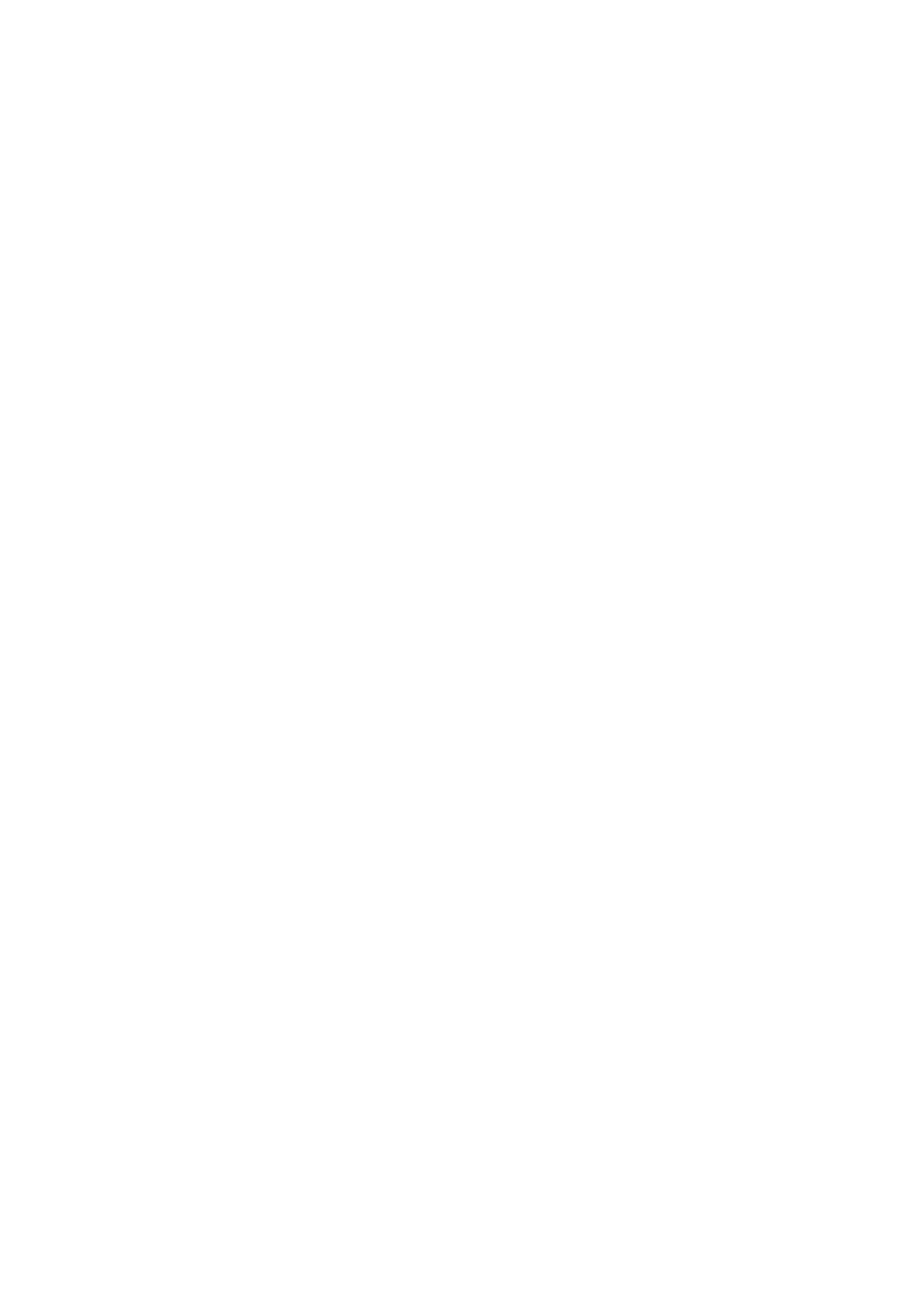# **Report pursuant to section 3(5) of the Northern Ireland (Executive Formation etc) Act 2019**

Presented to Parliament pursuant to section 3(5) of the Northern Ireland (Executive Formation etc) Act 2019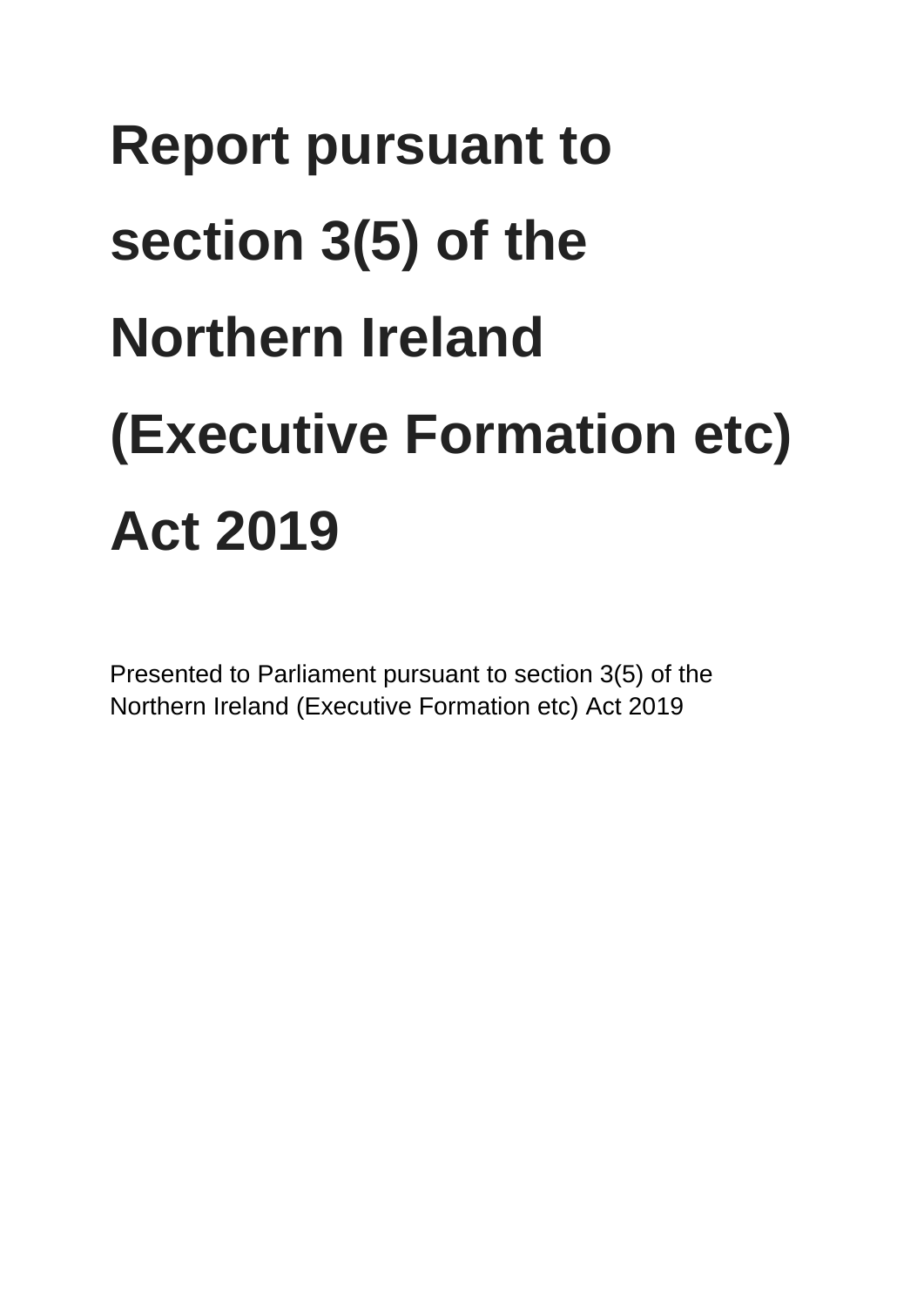

#### © Crown copyright 2019

This publication is licensed under the terms of the Open Government Licence v3.0 except where otherwise stated. To view this licence, visit [nationalarchives.gov.uk/doc/open-government-licence/version/3.](http://www.nationalarchives.gov.uk/doc/open-government-licence/version/3)

Where we have identified any third party copyright information you will need to obtain permission from the copyright holders concerned.

This publication is available at [www.gov.uk/official-documents.](https://www.gov.uk/government/publications)

Any enquiries regarding this publication should be sent to us at comms@nio.gov.uk

ISBN 978-1-5286-1627-0

CCS 1019172574 10/19

Printed on paper containing 75% recycled fibre content minimum

Printed in the UK by the APS Group on behalf of the Controller of Her Majesty's Stationery Office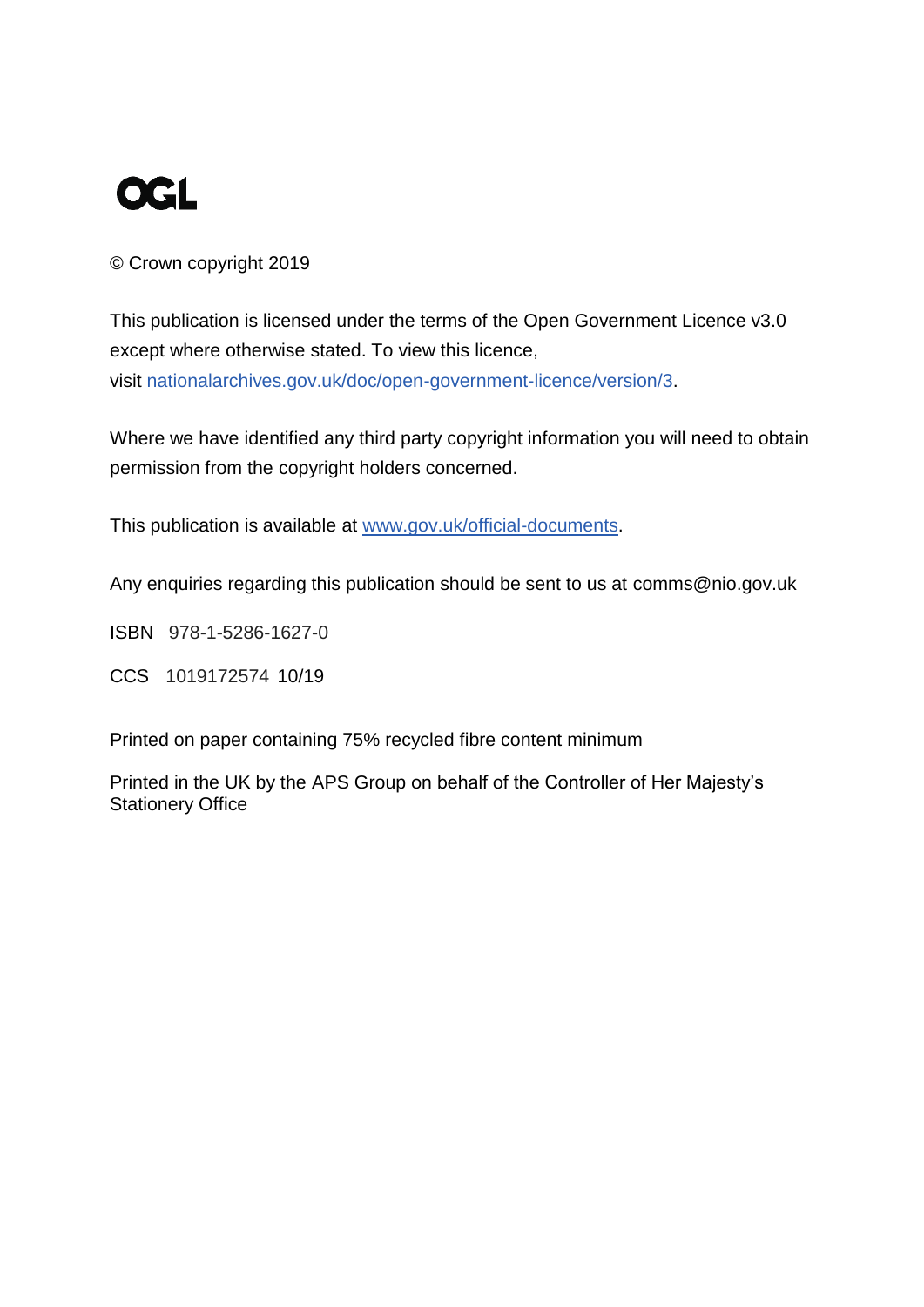**Report pursuant to section 3(5) of the Northern Ireland (Executive Formation etc) Act 2019** 

**3(1): Executive Formation**

This section of the report is based on information provided by the Northern Ireland **Office** 

Section 3 of the Northern Ireland (Executive Formation etc) Act 2019 requires the Secretary of State to publish and lay before both Houses of Parliament a report on progress made towards forming an Executive and other matters.

This section of the report is made in accordance with s.3(1) of that Act which states:

The Secretary of State must, on or before 4 September 2019, publish a report explaining what progress has been made towards the formation of an Executive in Northern Ireland (unless an Executive has already been formed).

Further to this, s.3(5) of that Act states :

The Secretary of State shall make a further report under subsection (1) on or before 9 October 2019 and at least every fourteen calendar days thereafter until either an Executive is formed or until 18 December 2019, whichever is the sooner.

The most recent report under s.3(1) of the Act was laid before Parliament by the Secretary of State for Northern Ireland on 4 September 2019, setting out the background to the current talks process and the progress made over the summer.<sup>1</sup>

In a previous statement on 4 September, the Secretary of State said he intended to move to a more directive approach with the parties to help find solutions to the critical issues. In doing so he hoped to reduce the need for direct rule.

<sup>1</sup> 1

[https://assets.publishing.service.gov.uk/government/uploads/system/uploads/attachment\\_data/file/829](https://assets.publishing.service.gov.uk/government/uploads/system/uploads/attachment_data/file/829462/To_be_published_online_-_report_pursuant_to_section_3_1___3_6___3_7___3_8___3_9___3_10_.docx.pdf) [462/To\\_be\\_published\\_online\\_-](https://assets.publishing.service.gov.uk/government/uploads/system/uploads/attachment_data/file/829462/To_be_published_online_-_report_pursuant_to_section_3_1___3_6___3_7___3_8___3_9___3_10_.docx.pdf) [\\_report\\_pursuant\\_to\\_section\\_3\\_1\\_\\_\\_3\\_6\\_\\_\\_3\\_7\\_\\_\\_3\\_8\\_\\_\\_3\\_9\\_\\_\\_3\\_10\\_.docx.pdf](https://assets.publishing.service.gov.uk/government/uploads/system/uploads/attachment_data/file/829462/To_be_published_online_-_report_pursuant_to_section_3_1___3_6___3_7___3_8___3_9___3_10_.docx.pdf)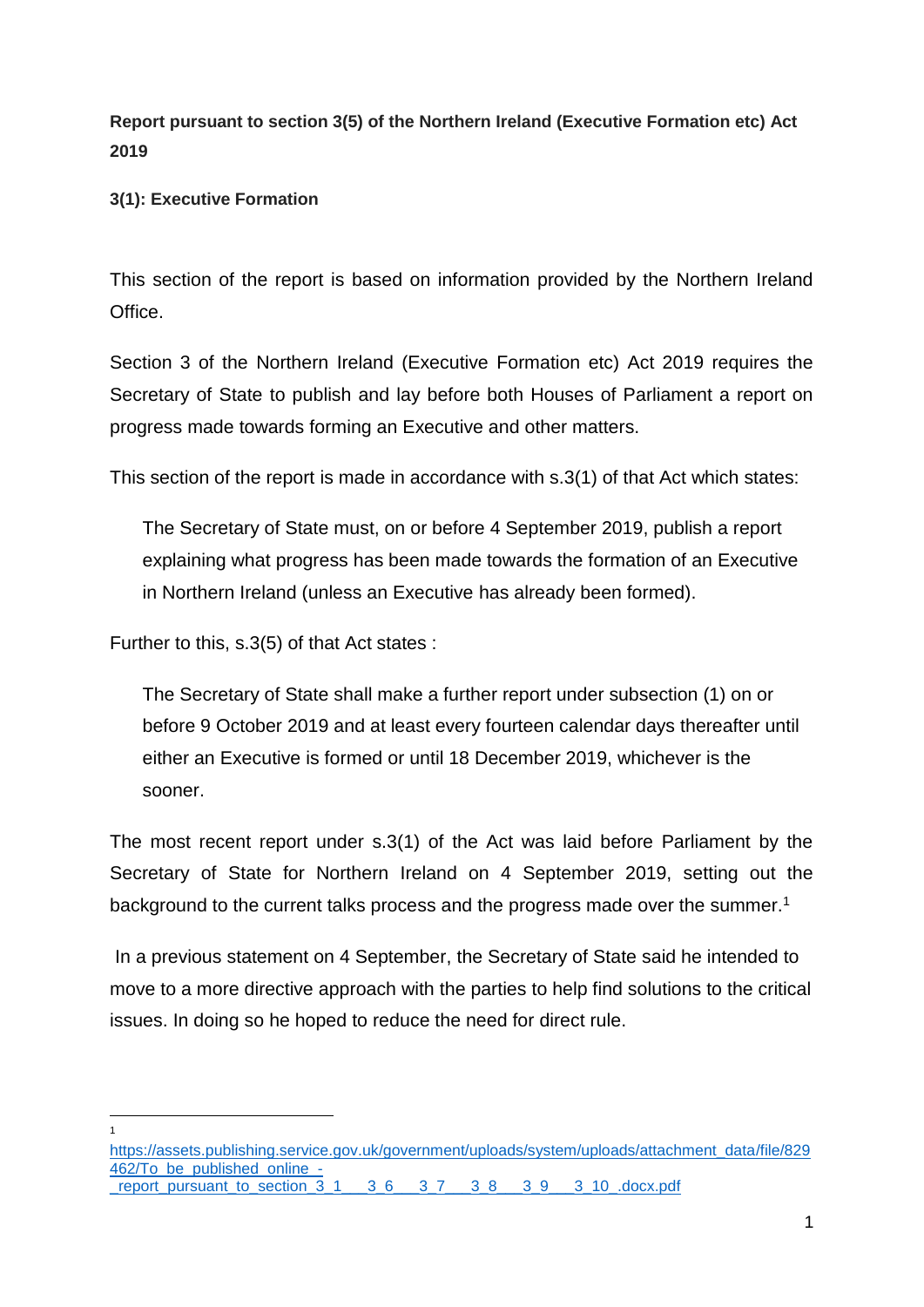Since then, the Secretary of State has intensified his work with the Northern Ireland parties - and in particular with the two largest parties - to explore solutions to the remaining issues, particularly in relation to rights, language and identity.

The Secretary of State has continued his close work with the Tánaiste, Simon Coveney, and both share the view that there remains an opportunity over the next few weeks for the parties to reach an accommodation.

Any agreement will need to include;

- a package of measures to strengthen transparency & governance arrangements
- an agreed approach to a Programme for Government
- reform of the Petition of Concern
- a package of measures to ensure more sustainable and resilient institutions
- an agreement around cultural and identity issues, including on the Irish Language in Northern Ireland alongside wider issues

The Government remain ready to explore with the parties and with the Irish Government, as appropriate, compromise positions which would represent a reasonable and balanced approach to restoring the Executive, covering the areas listed above.

If an accommodation cannot be reached before 31 October and the UK leaves the EU without a deal in place, Northern Ireland will need alternative decision-making arrangements.

On previous occasions where alternative decision making has been necessary, legislation has enabled the Secretary of State to fulfil the functions of the Northern Ireland Executive in the oversight and direction of Northern Ireland Departments and has provided for legislation on devolved matters to be made through an Order in Council.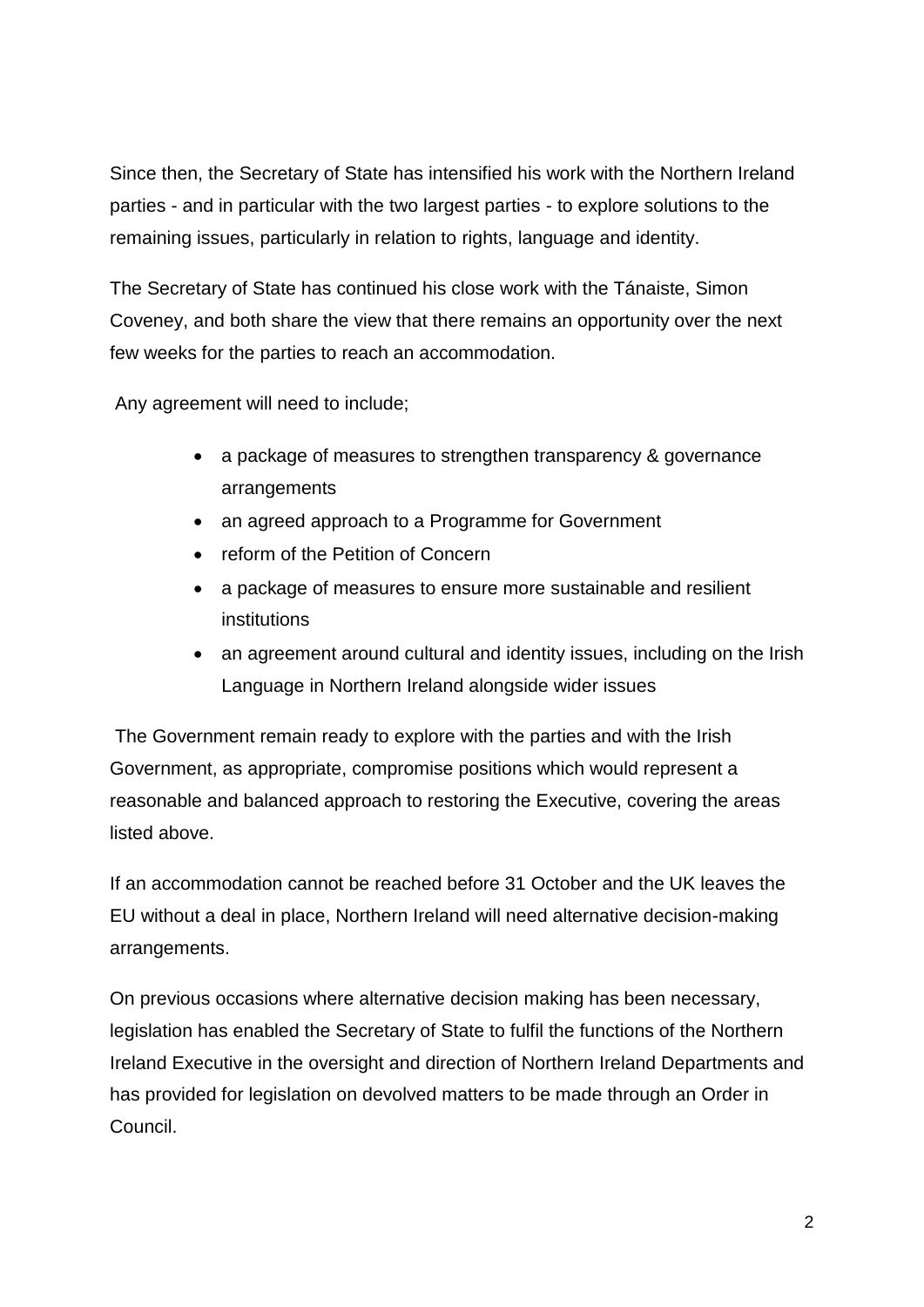This is of course a situation the Government would rather avoid, but after over five months of talks we have a duty to provide good governance to the people of Northern Ireland in the absence of locally elected politicians who are willing to lead and take responsibility for governing Northern Ireland themselves.

A restored Executive, Assembly and North South Ministerial Council remain the best way forward for Northern Ireland, not least in light of the UK's exit from the EU. The Secretary of State, working closely with the Tánaiste, will continue to do everything in his power to achieve this.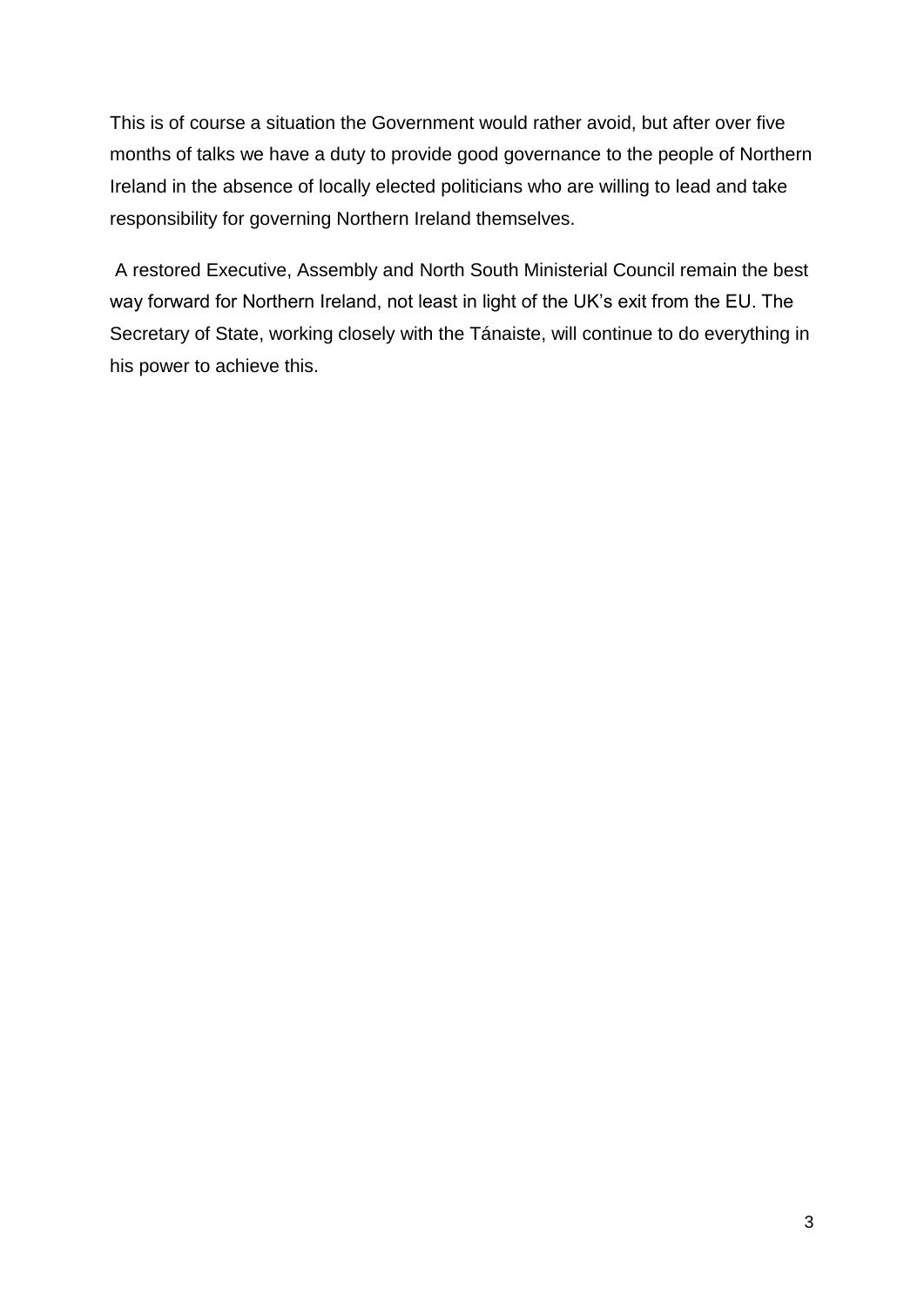# **3(6) Transparency of political donations**

This section of the report is based on information provided by the Northern Ireland Office.

Section 3 of the Northern Ireland (Executive Formation etc) Act 2019 requires the Secretary of State to publish and lay before both Houses of Parliament a report on progress made towards forming an Executive and other matters.

This section of the report is made in accordance with s.3(6) of that Act which states:

The report under subsection (1) must include a report on progress made towards preparing legislation to provide for transparency of political donations and loans from 1 January 2014.

The most recent report under s.3(6) of the Act was laid before Parliament by the Secretary of State for Northern Ireland on 4 September 2019, setting out the current legal position and progress made towards preparing legislation to provide for the transparency of political donations and loans.<sup>2</sup>

#### **What steps are currently being taken/ will be taken in respect of the policy**

The regime in place for political donations and loans is specific to Northern Ireland and reflects circumstances that are unique to Northern Ireland parties and their donors. The current law maintains anonymity concerning most donations and loans made before 2017.

The legislative framework provides that greater transparency may be introduced in respect of donations or loans made after 1 January 2014, however, in considering the

 $\frac{1}{2}$ 

[https://assets.publishing.service.gov.uk/government/uploads/system/uploads/attachment\\_dat](https://assets.publishing.service.gov.uk/government/uploads/system/uploads/attachment_data/file/829462/To_be_published_online_-_report_pursuant_to_section_3_1___3_6___3_7___3_8___3_9___3_10_.docx.pdf) a/file/829462/To\_be\_published\_online -[\\_report\\_pursuant\\_to\\_section\\_3\\_1\\_\\_\\_3\\_6\\_\\_\\_3\\_7\\_\\_\\_3\\_8\\_\\_\\_3\\_9\\_\\_\\_3\\_10\\_.docx.pdf](https://assets.publishing.service.gov.uk/government/uploads/system/uploads/attachment_data/file/829462/To_be_published_online_-_report_pursuant_to_section_3_1___3_6___3_7___3_8___3_9___3_10_.docx.pdf)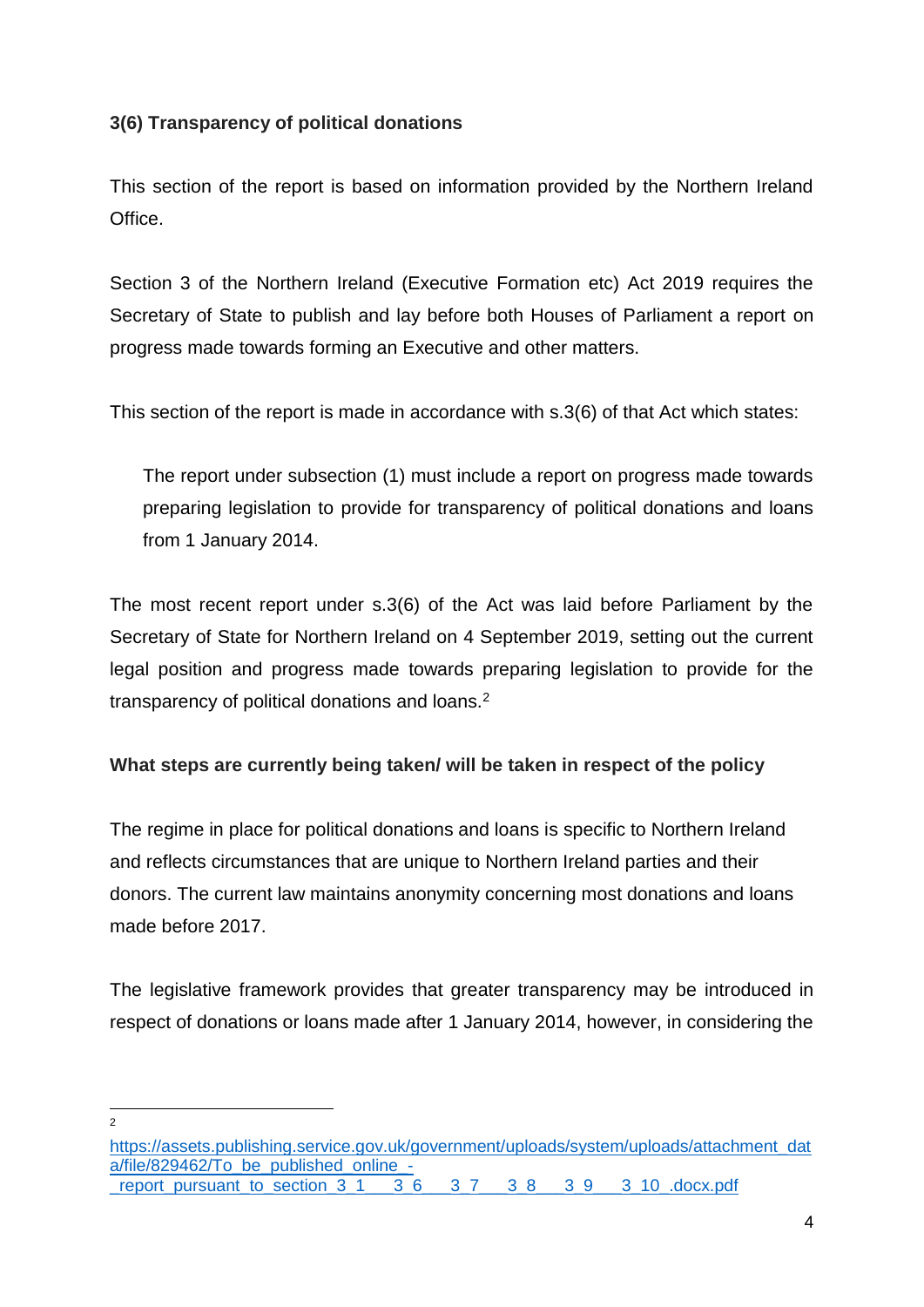merits of doing so the Secretary of State for Northern Ireland would wish to be satisfied that it creates no risk of intimidation.

The current legislative arrangements are based on broad consensus among the Northern Ireland parties and moves towards changing the law on donations before July 2017 will require a similar level of Northern Ireland consensus. There is a broader longstanding convention that changes to legislation directly affecting political parties are not made without wider discussion and consultation between parties and the Government.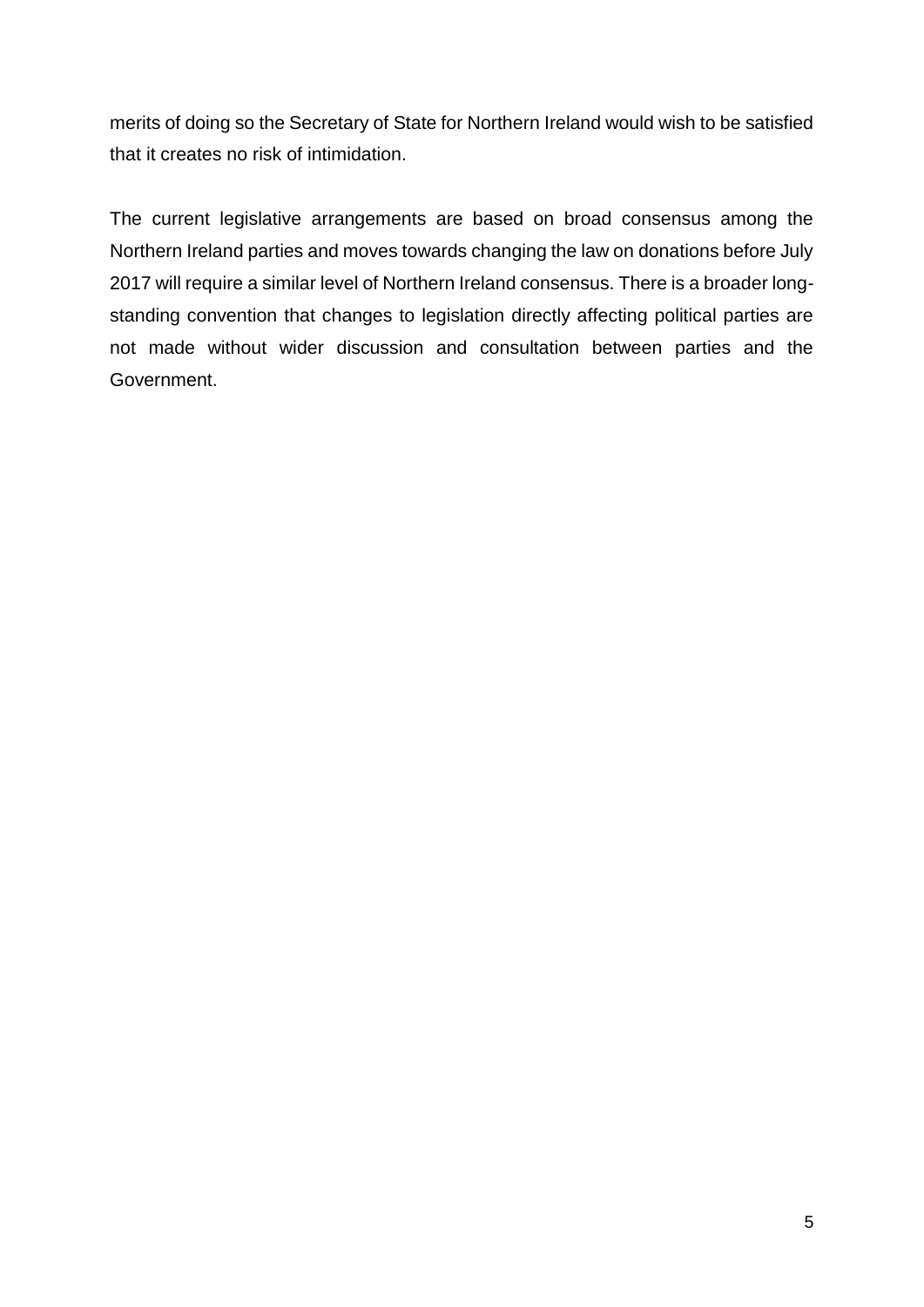## **3(7): Higher education and a Derry/Londonderry university**

This is a devolved matter. This section of the report is based on information provided by the Northern Ireland Department for the Economy.

Section 3 of the Northern Ireland (Executive Formation etc) Act 2019 requires the Secretary of State to publish and lay before both Houses of Parliament a report on progress made towards forming an Executive and other matters.

This section of the report is made in accordance with s.3(7) of that Act which states:

The report under subsection (1) must include a report on the improvement of higher education provision in Northern Ireland and the establishment of a university whose principal campus is in Derry/Londonderry.

#### **Improvement of Higher Education Provision**

The most recent report under s.3(7) of the Act was laid before Parliament by the Secretary of State for Northern Ireland on 4 September 2019, setting out progress on the improvement of higher education provision in Northern Ireland.<sup>3</sup> Since then there have been no significant updates on which to report.

# **Ulster University Graduate Medical School in Derry/Londonderry**

Given that Health and Social Care and Education are devolved matters and that any expansion of medical student numbers in Northern Ireland is a long term, strategic and cross cutting issue with major financial implications; any 'movement' for a new medical school is entirely dependent upon the restoration of the Northern Ireland Institutions.

 $\frac{1}{3}$ 

[https://assets.publishing.service.gov.uk/government/uploads/system/uploads/attachment\\_dat](https://assets.publishing.service.gov.uk/government/uploads/system/uploads/attachment_data/file/829462/To_be_published_online_-_report_pursuant_to_section_3_1___3_6___3_7___3_8___3_9___3_10_.docx.pdf) a/file/829462/To\_be\_published\_online report\_pursuant\_to\_section\_3\_1\_\_\_\_\_3\_6\_\_\_\_3\_7\_\_\_3\_8\_\_\_3\_9\_\_\_3\_10\_.docx.pdf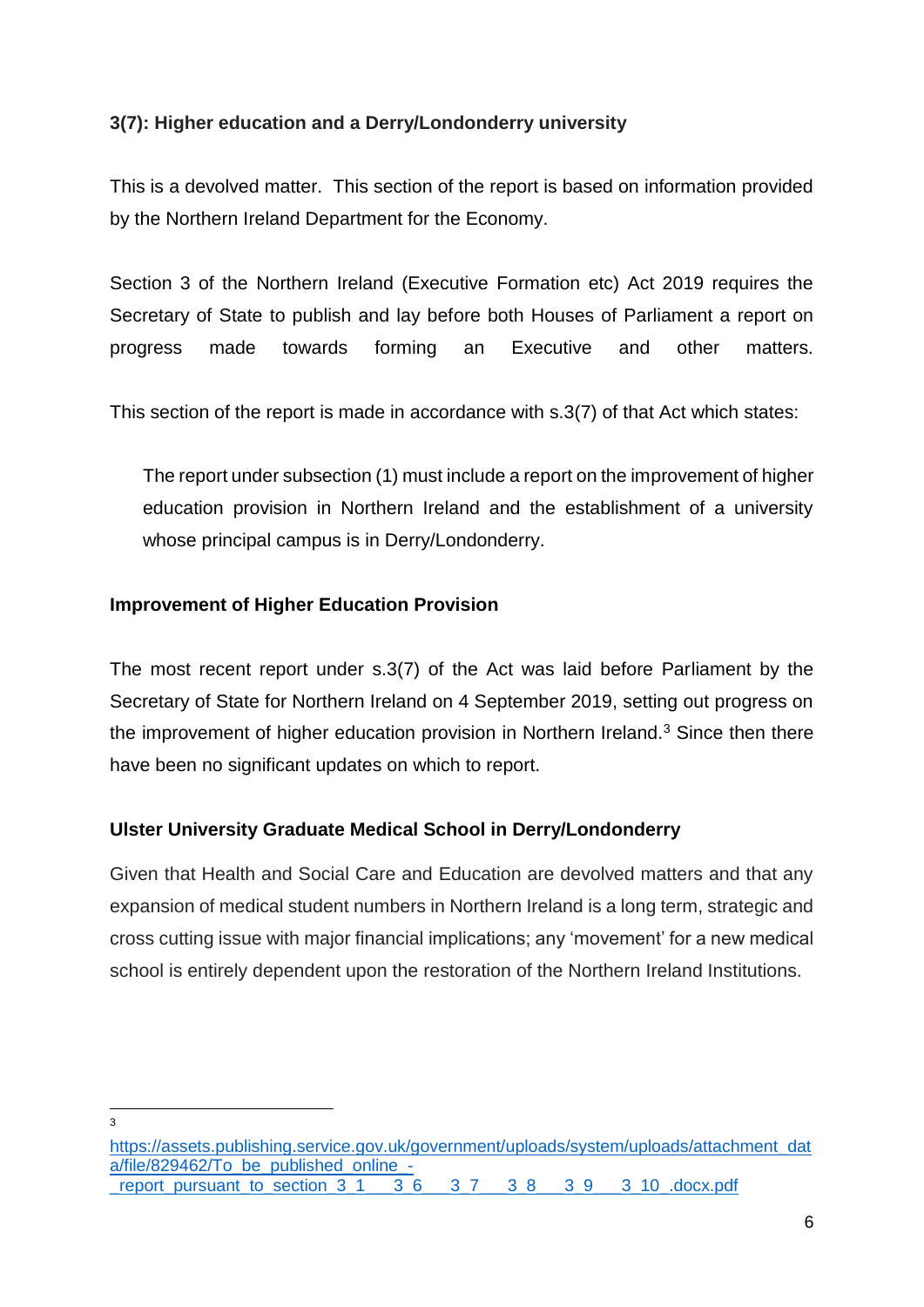In this regard, the Secretary of State for Northern Ireland is endeavouring to ensure that the current political talks process is successful, so that local politicians are in place to take the decisions that are important to the people of Northern Ireland.

The decision on the business case for the Ulster University's proposed Northern Ireland Graduate Entry Medical School (NIGEMS) for the Magee Campus, is therefore, a matter for NI Ministers in a reformed NI Executive. This continues to be the view of both the DoH Permanent Secretary, Richard Pengelly and Head of the Northern Ireland Civil Service, David Sterling.

The UK Government remains open to consider the eligibility of contributing Inclusive Future Funds (IFF) towards the capital costs of NIGEMS (The IFF is a £55 million UK Government fund for a "more prosperous and united community in the North-West", as part of an overall economic package including the Derry & Strabane City Deal), However, this too is dependent on the restoration of an Executive - firstly to confirm acceptance of the business case and secondly to formally ask the UK Government to consider making a contribution. The Northern Ireland Civil Service have stated that this would require ministerial decision.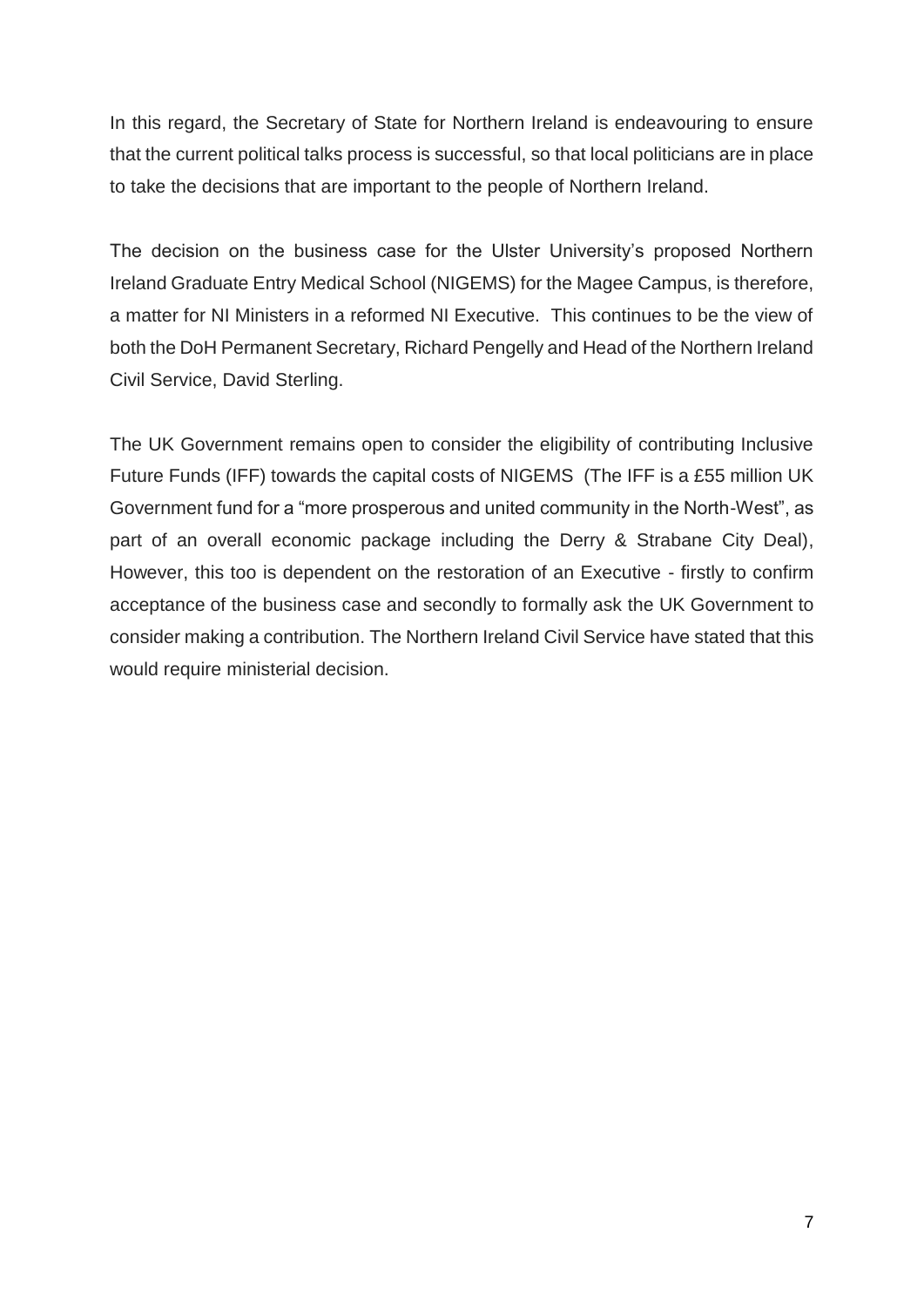#### **3(8): Presumption of non-prosecution**

This report is based on information primarily provided by the Northern Ireland Office. Section 3 (1) of the Northern Ireland (Executive Formation etc) Act 2019 requires the Secretary of State to publish and lay before both Houses of Parliament a report on progress made towards forming an Executive and other matters.

This section of the report is made in accordance with s.3(8) of that Act which states:

The report under subsection (1) must include a report on progress made towards protecting veterans of the Armed Forces and other security personnel from repeated investigation for Troubles-related incidents by introducing a presumption of non-prosecution, in the absence of compelling new evidence, whether in the form of a Qualified Statute of Limitations or by some other legal mechanism.

#### **Steps being taken to reform the current system**

The most recent report under s.3(8) of the Act was laid before Parliament by the Secretary of State for Northern Ireland on 4 September 2019.<sup>4</sup> This set out the current position on investigations of Troubles-related deaths and steps being taken to develop an improved system for dealing with the legacy of the Troubles. Since then there have been no significant updates on which to report.

-4

[https://assets.publishing.service.gov.uk/government/uploads/system/uploads/attachment\\_dat](https://assets.publishing.service.gov.uk/government/uploads/system/uploads/attachment_data/file/829462/To_be_published_online_-_report_pursuant_to_section_3_1___3_6___3_7___3_8___3_9___3_10_.docx.pdf) a/file/829462/To\_be\_published\_online report pursuant to section 3 1 = 3 6 = 3 7 = 3 8 = 3 9 = 3 10 .docx.pdf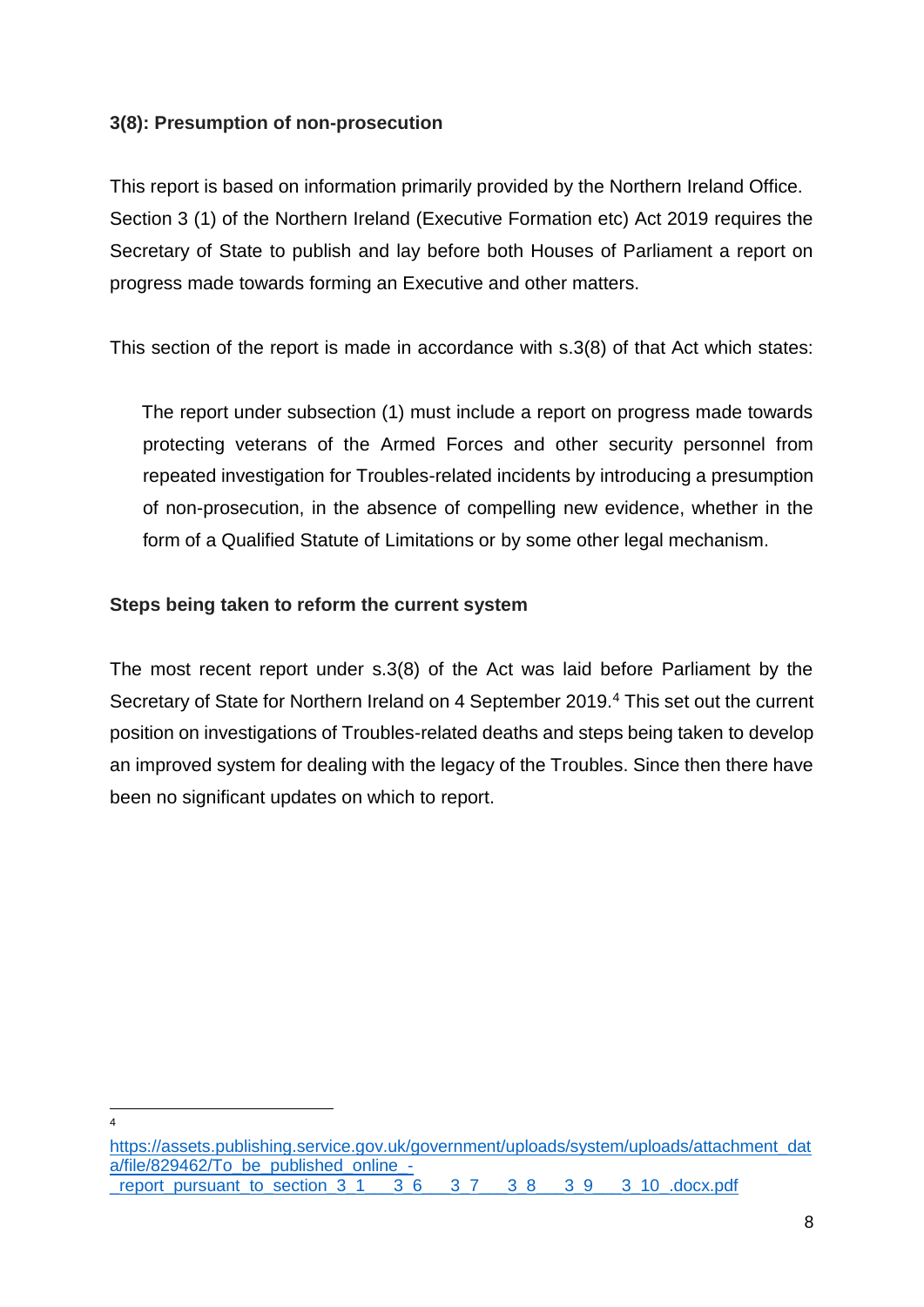#### **3(9): New prosecution guidance for Troubles-related incidents**

This report is based on information primarily provided by the Northern Ireland Office.

Section 3(1) of the Northern Ireland (Executive Formation etc) Act 2019 requires the Secretary of State to publish and lay before both Houses of Parliament a report on progress made towards forming an Executive and other matters.

This section of the report is made in accordance with s.3(9) of that Act which states:

The report under subsection (1) must include a report on progress made towards developing new prosecution guidance for legacy cases of Troubles related incidents by the Attorney General for Northern Ireland to take into account whether or not the person who allegedly committed an offence had the means to do so because that person had been lawfully supplied with a deadly weapon, with a presumption in favour of prosecuting in cases where a person who has allegedly committed an offence had the means to do so because that person had been unlawfully supplied with a deadly weapon.

#### **Government Position**

The most recent report under s.3(9) of the Act was laid before Parliament by the Secretary of State for Northern Ireland on 4 September 2019.<sup>5</sup> This set out the position with regard to the relevant elements of the policing and justice system in Northern Ireland and steps which the Government is taking to improve the current system for investigating the past in Northern Ireland. Since then there have been no significant updates on which to report.

 $\frac{1}{5}$ 

[https://assets.publishing.service.gov.uk/government/uploads/system/uploads/attachment\\_dat](https://assets.publishing.service.gov.uk/government/uploads/system/uploads/attachment_data/file/829462/To_be_published_online_-_report_pursuant_to_section_3_1___3_6___3_7___3_8___3_9___3_10_.docx.pdf) a/file/829462/To\_be\_published\_online report pursuant to section 3 1 = 3 6 = 3 7 = 3 8 = 3 9 = 3 10 .docx.pdf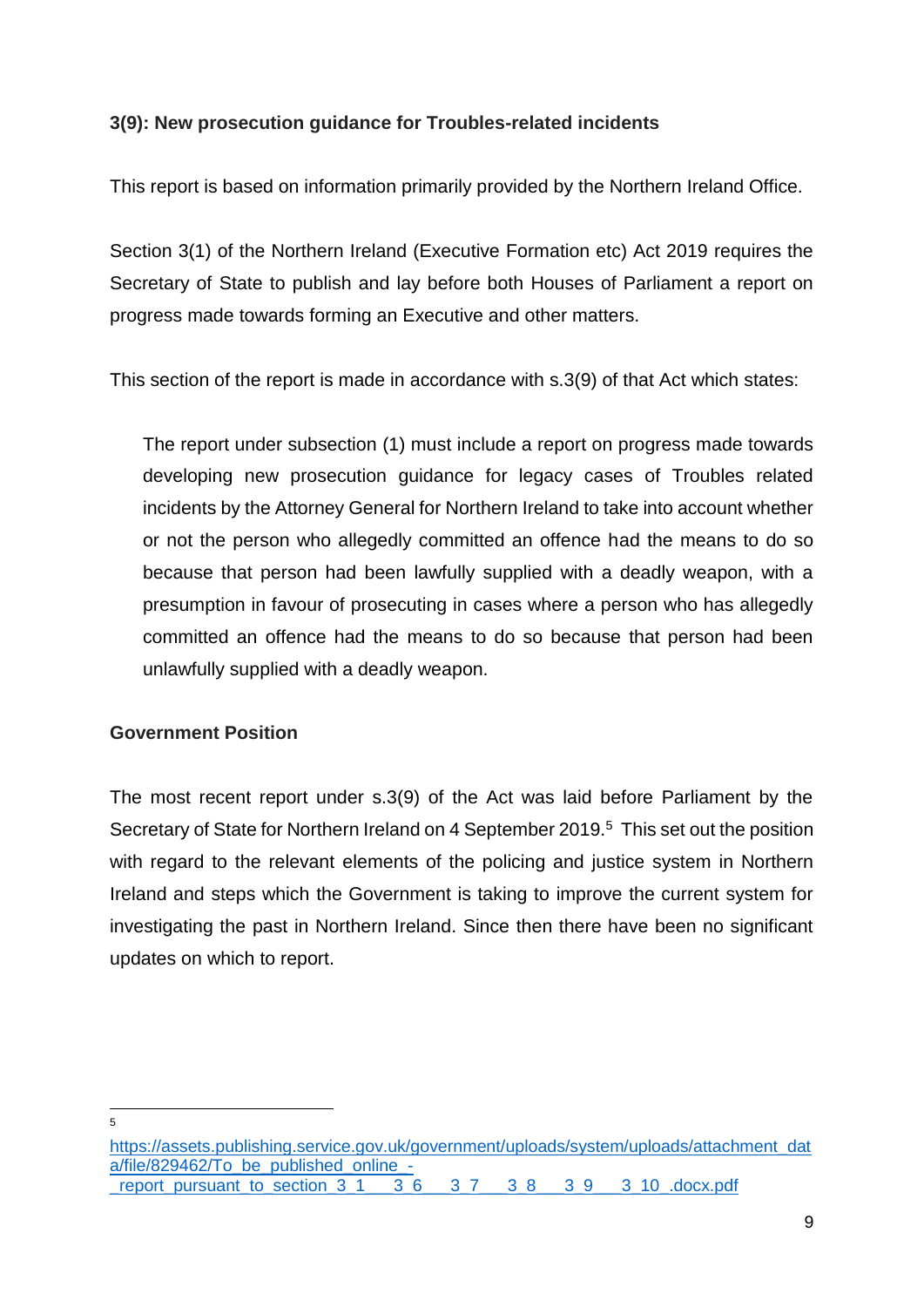#### **3(10): Abortion law review**

This report is based on information provided by the Northern Ireland Office.

Section 3 of the Northern Ireland (Executive Formation etc) Act 2019 requires the Secretary of State to publish and lay before both Houses of Parliament a report on progress made towards forming an Executive and other matters.

This section of the report is made in accordance with section 3(10) of that Act which states:

The report under subsection (1) must include a review of the current legal framework on abortion in Northern Ireland with an analysis of how that framework could be amended by Parliament during the period when there is no Executive, subject to a sunset clause to respect devolution, in order to comply with the human rights obligations of the United Kingdom.

The Government has been clear in its preference that as abortion law is a devolved issue, reform should be taken forward in the appropriate place – a restored and functioning Northern Ireland Assembly. It remains the Government's hope that devolved institutions will be restored at the earliest opportunity. This report sets out the steps that will be taken if the Northern Ireland Executive is not restored by 21 October and how the Government plans to implement the resulting legal requirements of the Northern Ireland (Executive Formation etc) Act 2019.

The Government recognises the sensitivities of these issues and the strongly held views on all sides of the debate across Northern Ireland. The importance of ensuring women's safety and well-being, and providing as much clarity for healthcare professionals as possible, is being placed at the forefront of our approach throughout the whole process.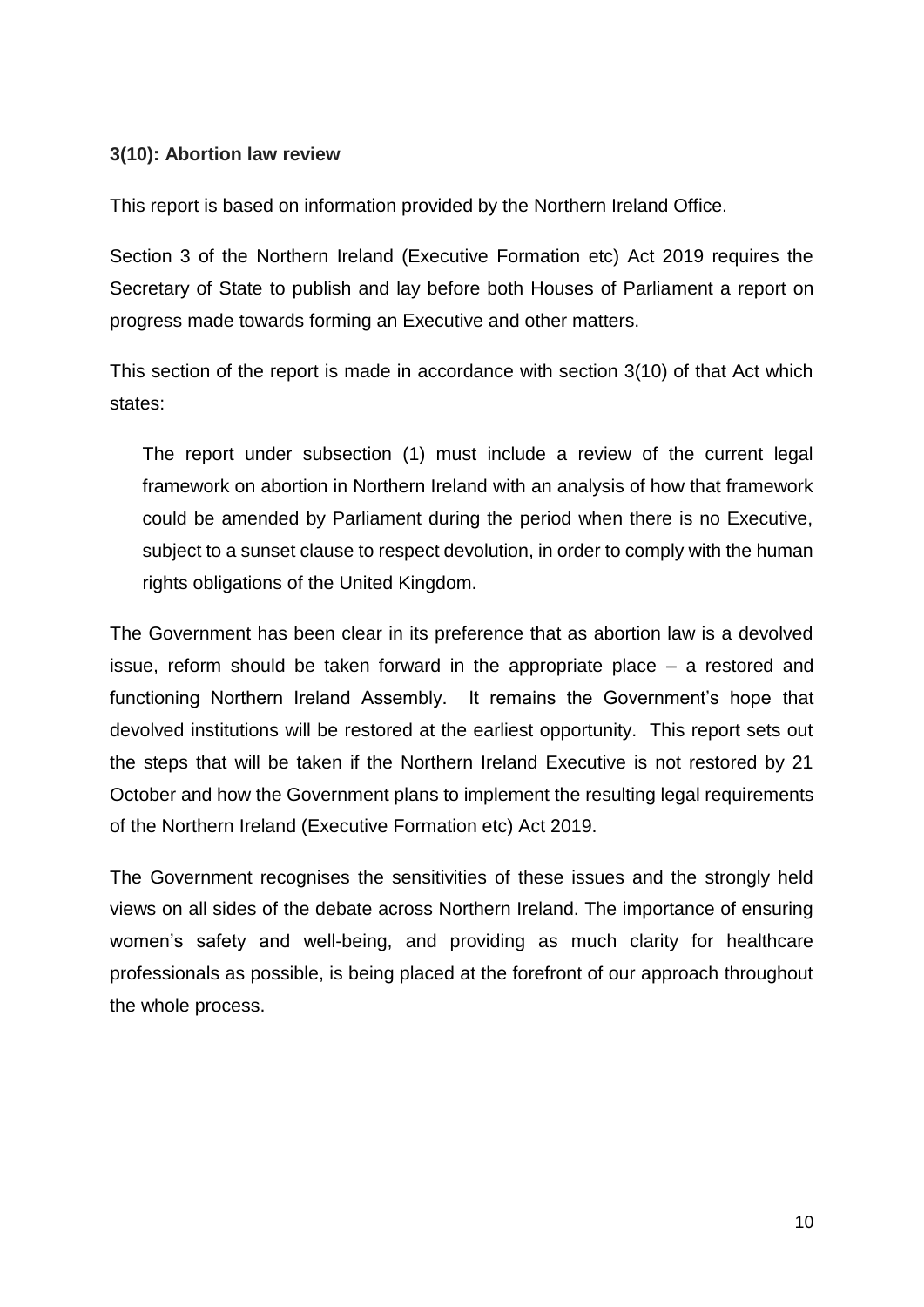# **New legal situation from 22 October 2019 up to 31 March 2020 ('the interim period')**

If the Northern Ireland Executive is not restored on or before 21 October, section 9 of the Northern Ireland (Executive Formation) Act 2019 comes into effect and has the following immediate implications:

- on 22 October 2019 sections 58 and 59 of the Offences Against the Person Act 1861 in Northern Ireland (attempts to procure an abortion) will be repealed, which means that no criminal charges can be brought against women and girls who have an abortion or against qualified healthcare professionals or others who provide and assist in the abortion under these provisions; and
- on 22 October 2019 a moratorium on criminal prosecutions will come into effect, meaning that no police investigation may be carried out, and no criminal proceedings may be brought or continued, in respect of an offence under those provisions of the Offences Against the Person Act 1861 (regardless of when an offence may have been committed).

In addition, if the Executive is not restored by 21 October, the Government will be under a statutory duty to regulate to put in place a new medically-based legal framework to provide lawful access to abortion services in Northern Ireland by 31 March 2020 in line with the recommendations of the 2018 United Nations' Committee on the Elimination of Discrimination against Women (CEDAW) inquiry report on abortion in Northern Ireland.<sup>6</sup>

An interim period therefore arises, between 22 October 2019 and the date on which the new legal framework for accessing abortion in Northern Ireland is in place, which must be no later than 31 March 2020. During the interim period women who undergo a termination of pregnancy or a qualified healthcare professional who provides abortion services in Northern Ireland will no longer commit a criminal offence under the Offences Against the Person Act, and the moratorium on criminal prosecution and investigation takes effect.

1

<sup>&</sup>lt;sup>6</sup> Inquiry concerning the United Kingdom of Great Britain and Northern Ireland under article 8 of the Optional Protocol to the Convention on the Elimination of All Forms of Discrimination against Women.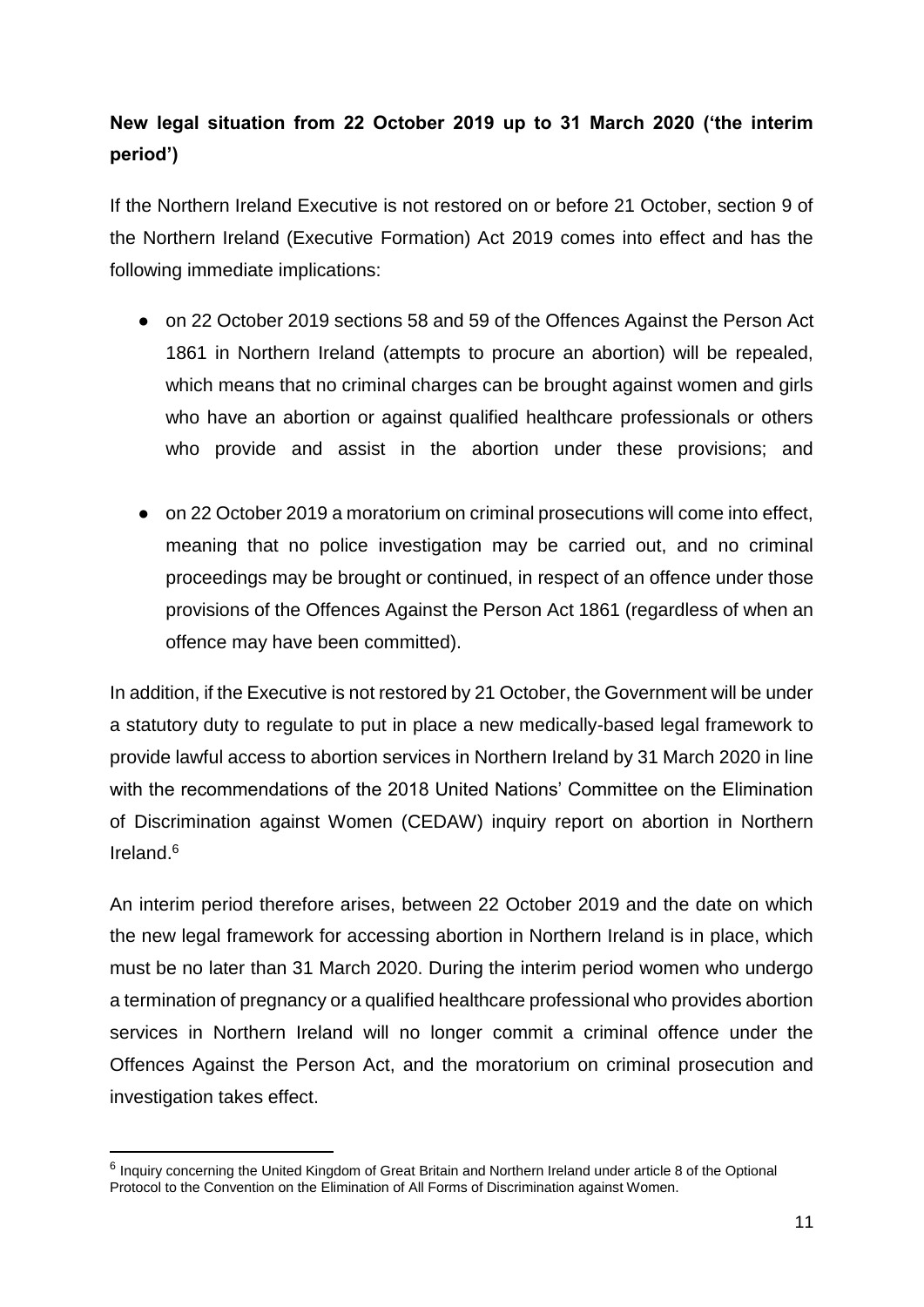Given the urgent timescales we are working to, and in the absence of a legal abortion framework in which services could operate, there are no plans for additional services to be routinely available in Northern Ireland before 31 March 2020. However, doctors remain under a duty to act where a woman's life or health are at risk.

Importantly, during this interim period, other relevant laws relating to the termination of pregnancy will remain in place. In particular, section 25(1) of the Criminal Justice Act (Northern Ireland) 1945 which makes it a criminal offence for anyone to assist or wilfully act to 'destroy the life of a child then capable of being born alive', except where the purpose is to preserve the life of the mother 'in good faith' will remain in place. This means that abortions "where the foetus is capable of being born alive" will continue to be unlawful.

The ability of women in Northern Ireland's to access funded abortion services in this interim period is set out in full below.

It is recognised that during the interim period some women may continue to purchase medical abortion pills online. Under medicine legislation, abortion pills are prescription only medicines, the sale and supply of which is unlawful without a prescription and this is not affected by the changes outlined above. Women who may require medical help following use of medical abortion pills bought on the internet should be able to seek medical assistance as needed within Northern Ireland.

# **Guidance for healthcare professionals during the interim period**

Guidance has been provided to healthcare professionals to confirm the new state of the law during the interim period, and their responsibilities. This was circulated through the Royal Colleges and was made available on gov.uk on 7 October 2019. The guidance is intended to be a factual statement of the position in law in terms of the responsibilities for healthcare professionals to their patients ahead of the statutory changes which may come into force on 22 October 2019.

In addition, the guidance contains information for healthcare professionals in Northern Ireland about the funded abortion services in England available for women from Northern Ireland under the existing UK Government scheme. Healthcare professionals will be able to refer women to this service.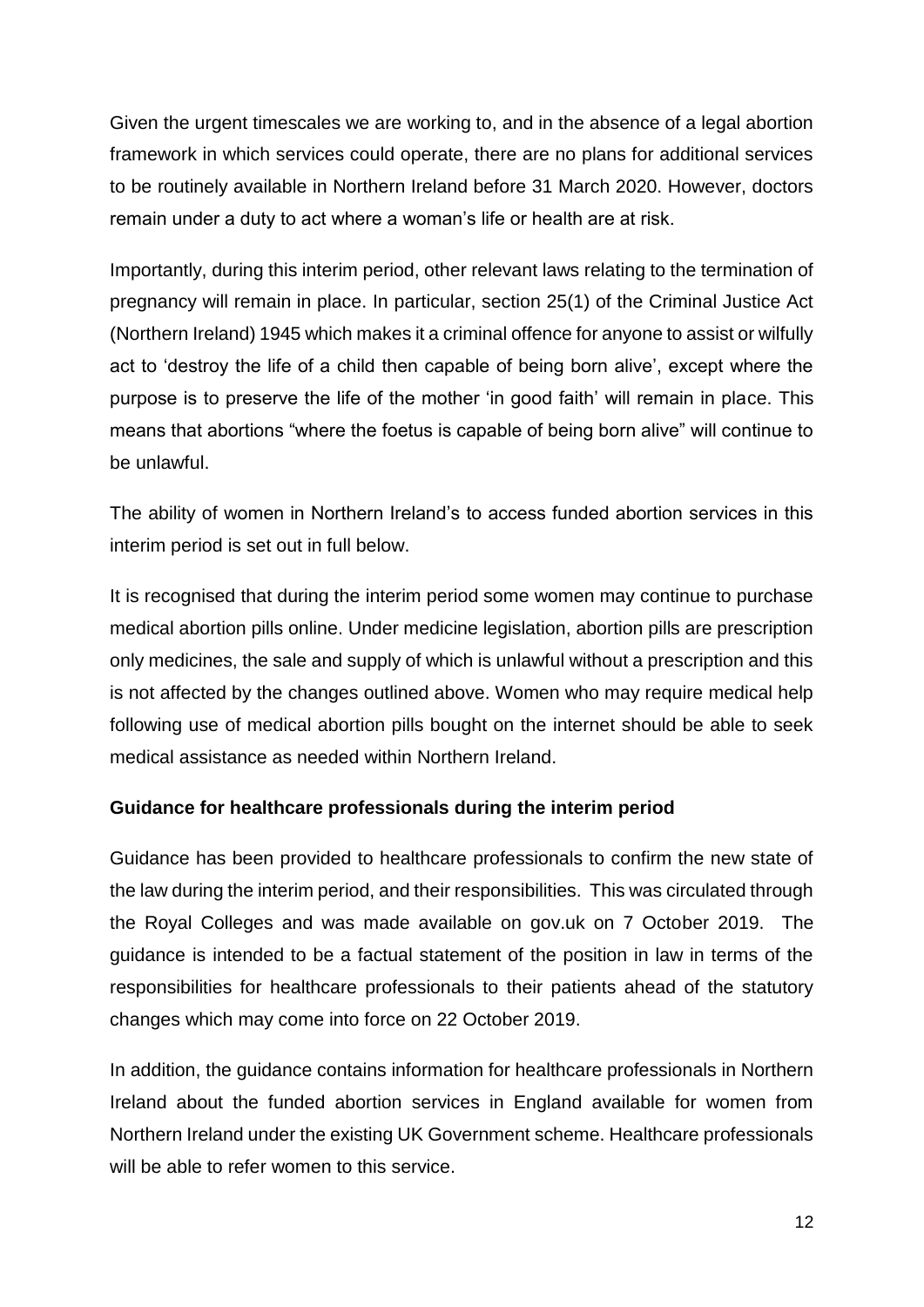In the interim period, any healthcare professional who has a conscientious objection to the provision of abortion services, and who sees a patient considering a termination, should follow guidance from the General Medical Council (GMC), and any other relevant professional guidance which they are obliged to consider. Consideration is being given to a range of sensitive issues to be covered in the new legal framework, including providing for lawful conscientious objection in relation to the provision of treatment to patients.

Further guidance will be issued to healthcare professionals, together with further public communications, ahead of the potential new regulations coming into effect by 31 March 2020. Information will be updated on gov.uk.

#### **Provision of termination of pregnancy services during the interim period**

The Government anticipates that access to abortion services will not be routinely available in Northern Ireland during the interim period in the absence of a legal framework and the time needed to establish high quality service provision. It is Government's priority that women obtain safe, high quality care, which they can receive through accessing the services available in England free of charge. We are working hard to ensure that services are routinely available in Northern Ireland as close as possible to 31 March 2020. This requires a range of sensitive policy considerations, as well as working with the healthcare professionals in Northern Ireland on a range of delivery and operational questions, ready to meet the 31 March 2020 deadline.

Fully funded abortion services in England are already available to women in Northern Ireland and from 22 October 2019, when accessing these services in England all travel and accommodation costs will be covered automatically, without the income-related eligibility criteria currently applied. In this interim period healthcare professionals in Northern Ireland should also be clear that they will lawfully be able to refer or signpost patients to these services and will not face any repercussions for doing so.

If approached by a woman considering a termination of pregnancy, healthcare professionals should provide her with the number for the Central Booking Service in England **(0333 234 2184)** or call the helpline on behalf of the woman. Healthcare professionals in Northern Ireland should be clear that they will lawfully be able to refer or signpost patients to these services from 22 October 2019.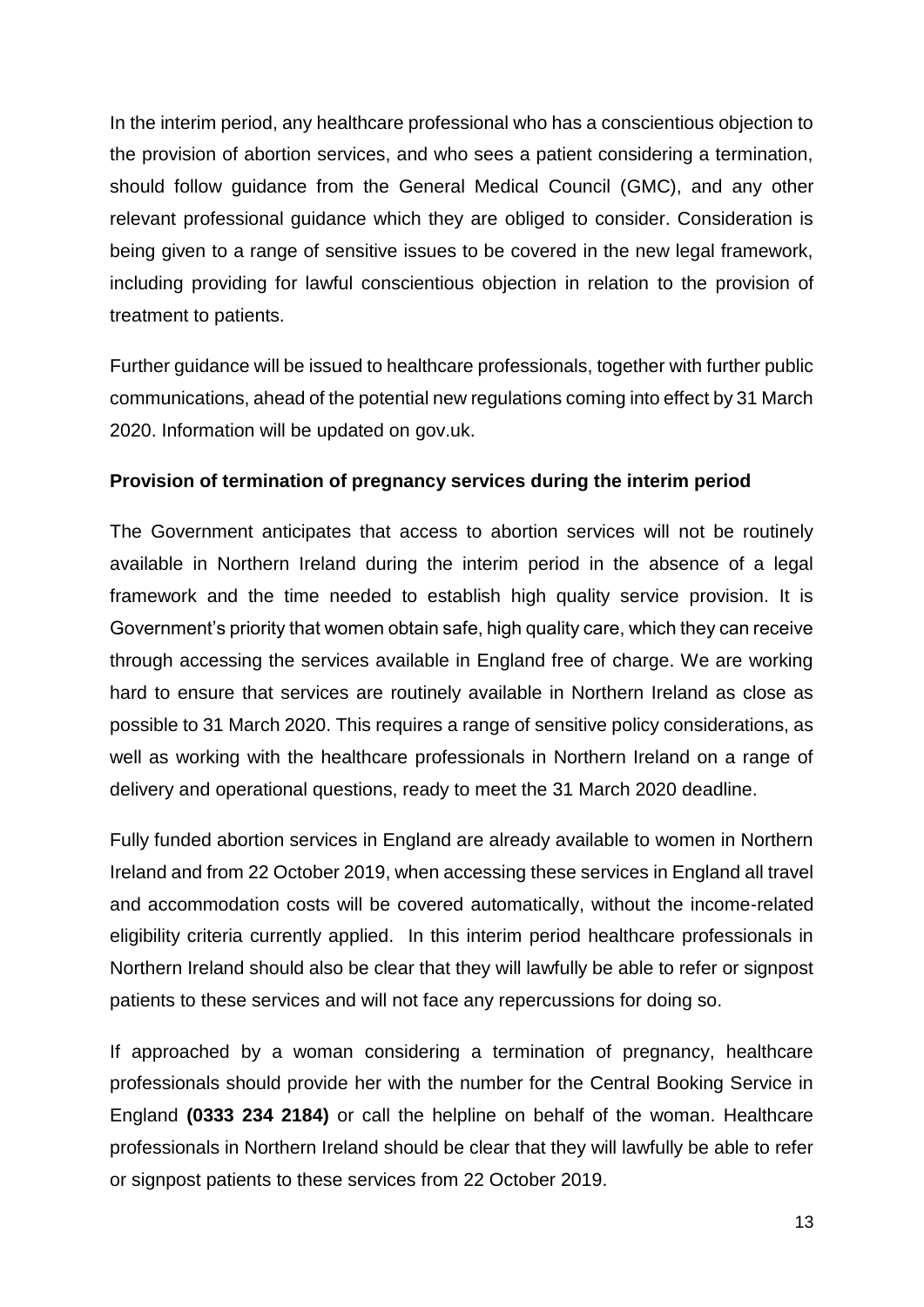The CBS can arrange for advice, support and counselling to be made available for women who are uncertain or unsure of their decision. Those with a conscientious objection to abortion should direct women to where information about services is available including Gov.uk. The package of care available includes:

- a consultation including impartial information/advice and where needed counselling with an abortion provider in England, including an assessment of whether the legal grounds for an abortion in England are met
- an abortion procedure
- HIV and sexually transmitted infection tests, and
- choice of contraception from the abortion provider.

If a healthcare professional does choose to offer an abortion service to women during the interim period, they should do so in line with their professional competence and guidance from their professional body, as well as within the bounds of other relevant laws.

### **Provision of termination of pregnancy services after the interim period**

Work is underway on preparing for the new medically-based legal framework to be in place by 31 March 2020, and further information about our plans will be available in due course.

The Government recognises that in implementing the UN CEDAW report, and bringing forward the necessary regulations to introduce the new legal framework for abortion in Northern Ireland, there would be a range of sensitive policy issues that need to be carefully worked through.

We are currently reflecting on advice received from the Northern Ireland Human Rights Commission (consistent with its advisory function under section 69(3)(a) of the Northern Ireland Act 1998) in relation to the duty under section 9 of the NI EF Act, and the relevant international human rights obligations and standards, that have a bearing on the policy and regulation development. Officials have also met representatives of the medical profession and other stakeholders in recent weeks to hear some initial views, and these discussions will continue.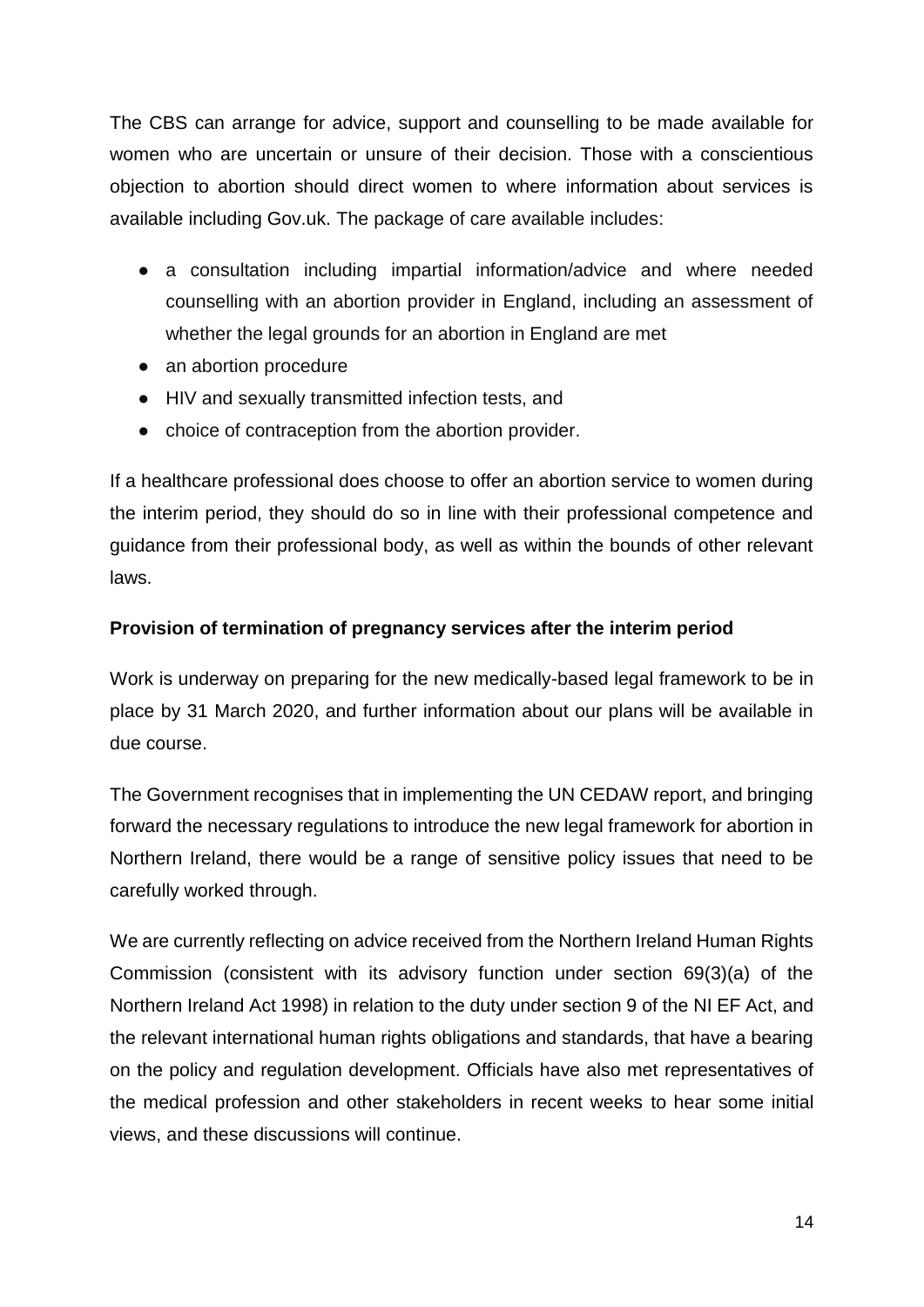A public consultation will open on the proposed legal framework for Northern Ireland on or shortly after 22 October 2019 to enable individuals in Northern Ireland as well as all other relevant organisations to provide input and views on how this reform should be delivered.